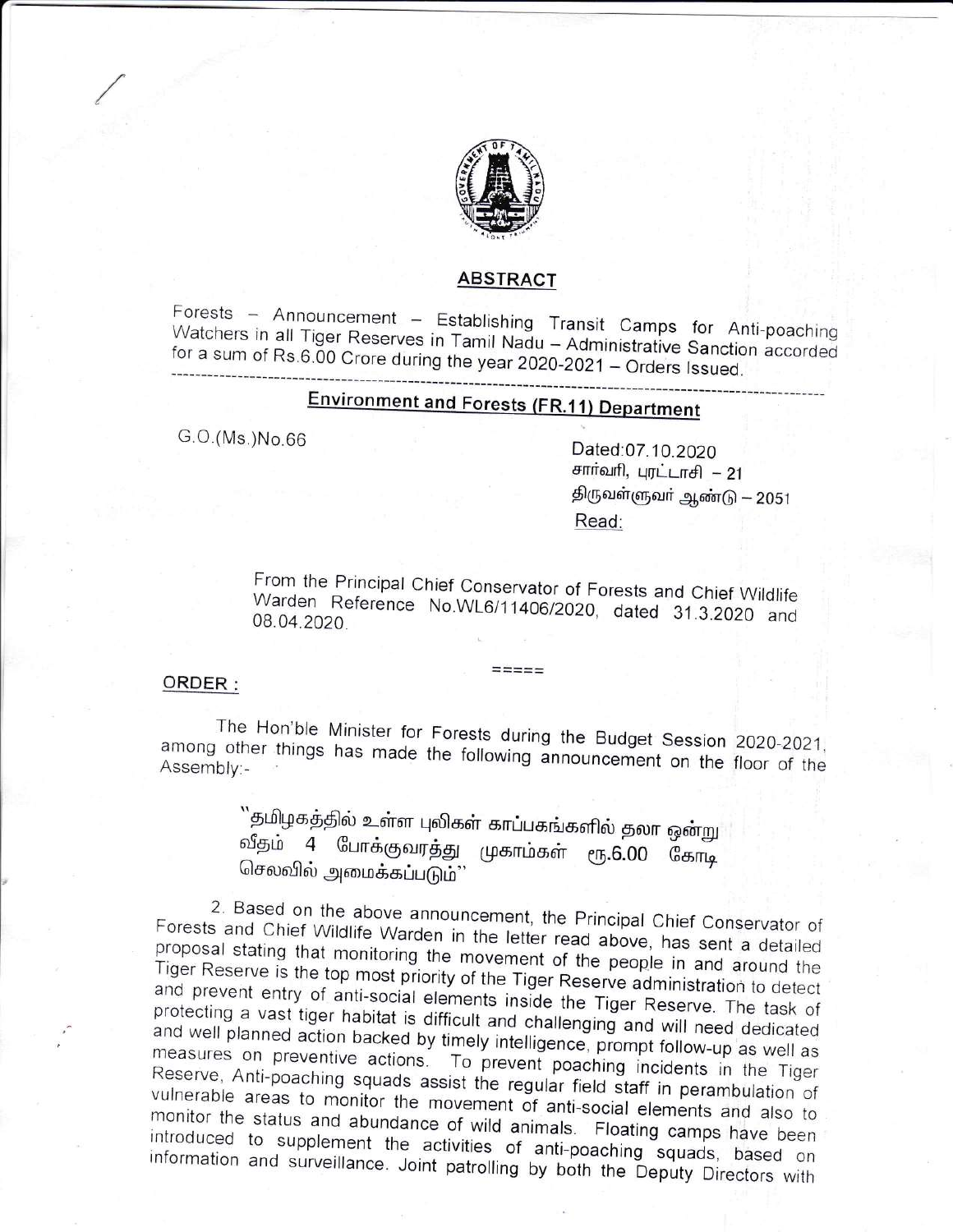adequate number of field staff is being undertaken at periodical intervals to create psychological pressure on the anti-social elements and this strategy will be strengthened through the creation of Transit Camp. Round the clock protection to the tigers, other animals and forests is being carried out by the Forest Staff and Anti-poaching Watchers who conduct regular foot patrolling to ensure safety of the<br>animals from threats like poaching, accidents etc. They are engaged in animals from threats like poaching, accidents etc. continuous duty for many days at one go. They do not have adequate facilities to stay inside the forest during the transit patrolling. ln order to provide basic facilities for these foot soldiers, it is proposed to establish one Transit Camp in each Tiger Reserve and thus a total of four camps.

3. The principal Chief Conservator of Forests and Chief Wildlife Warden has further stated that the proposed Transit camps will have basic facilities like Dormitory, Toilets, Dining area, Kitchen, Watch Tower, Solar Power system, equipments like GPS insiruments, Night Vision Binocular, Pedometer, Deep search Metal Detector, equipments related to rescue operations and other allied accessories will be used by patrol parties. Creation of these facilities will meet the basic needs of all the front line staff who are engaged in forest protection. This step will motivate the staff to carry out their duty more efficiently. The Transit Camps can act as bird eye view of the reserye covering the inter-state boundaries.

4. The principal Chief Conservator of Forests and Chief Wildlife Warden has therefore requested to sanction a sum of Rs.6.00 Crore (Rs. 150.00 Lakh x 4) for establishing Transit Camps for Anti Poaching Watchers in all four Tiger Reserves in Tamil Nadu viz. Mudumalai Tiger Reserve, Anamalai Tiger Reserve, Kalakad Mundanthurai Tiger Reserve and Sathyamangalam Tiger Reserve during the year 2020-2021.

5. The Government after careful examination, accept the proposal of the principal Chief Conservator of Forests and Chief Wildlife Warden and accord administrative sanction for a sum of Rs.6.00 Crore (Rupees Six Crore only) (Rs.150.00 Lakh x 4) for establishing Transit Camps for Anti-poaching Watchers in all four Tiger Reserves in Tamil Nadu viz. Mudumalai Tiger Reserve, Anamalai Tiger Reserve, Kalakad Mundanthurai Tiger Reserve and Sathyamangalam Tiger Reserve during the year 2020-2021.

6. This order issues with the concurrence of Finance Department vide its U.O.No.16974/Fin(AHD&F)/2020, dated:03.09.2020.

# (BY ORDER OF THE GOVERNOR)

# SANDEEP SAXENA ADDITIONAL CHIEF SECRETARY TO GOVERNMENT.

To

t

The Principal Chief Conservator of Forests (Head of the Department),

Chennai-15.

The principal Chief Conservator of Forests and Chief Wildlife Warden, Chennai-15